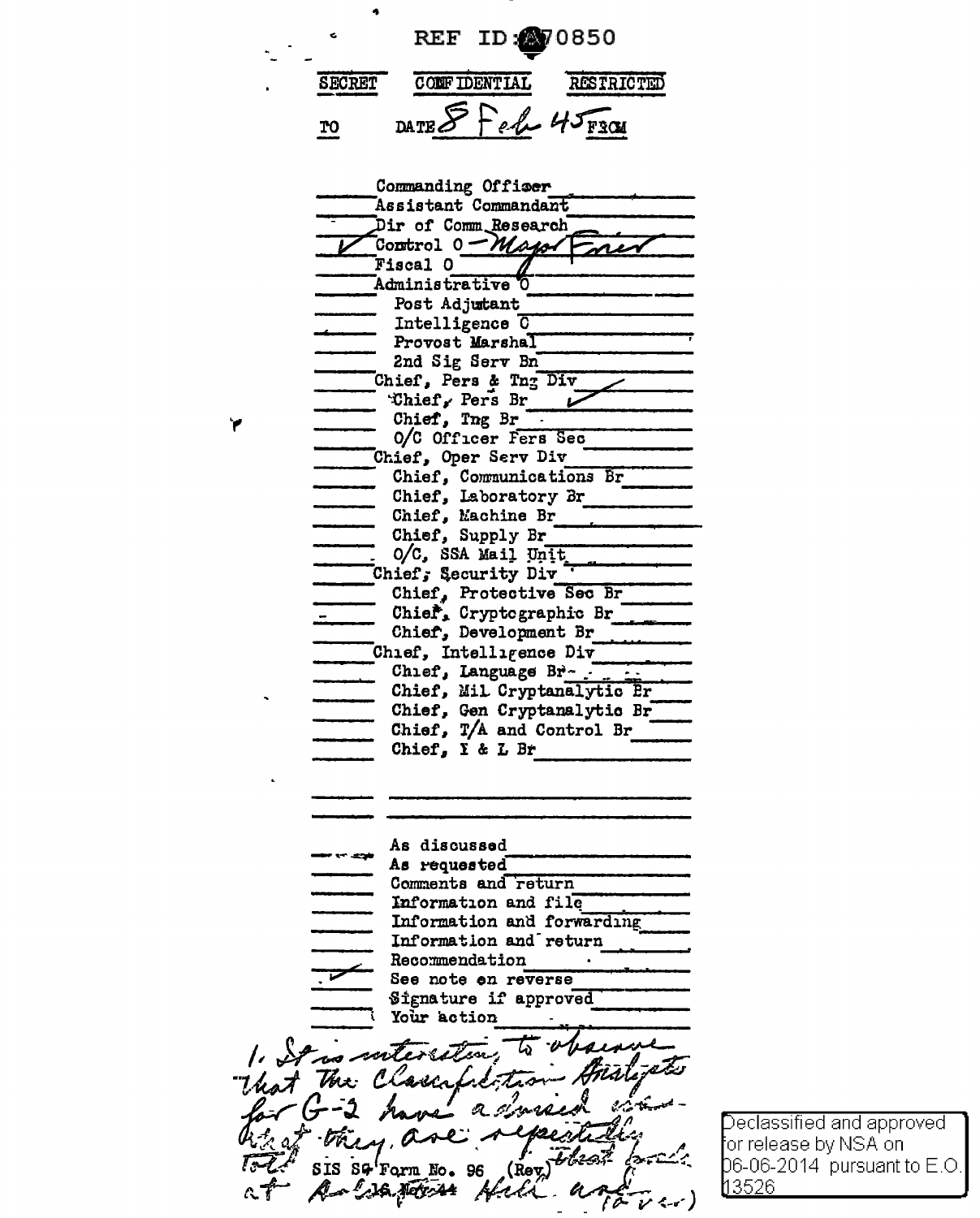higher than in G-2.<br>2. It have the Branch must Cancional on the question Thanks for<br>we it. lettre  $\mathbf{3}$ . me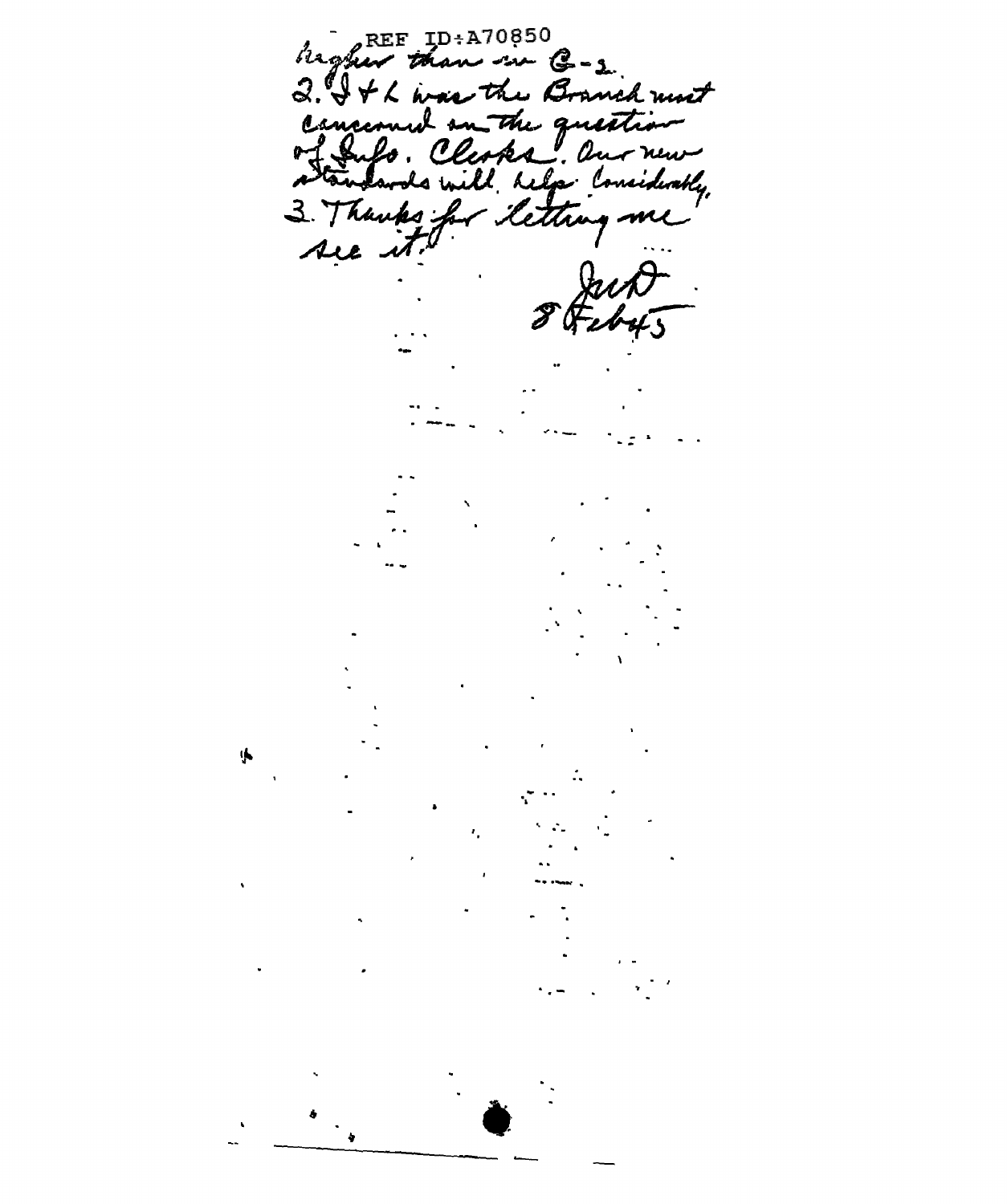



## COMMENTS BY THE CONTROL OFFICE

## **REGARDING**

## NONCONCURRENCE OF PERSONNEL BRANCH

1. The following comments are made in connection with the "Nonconcurrence of Personnel Branch." regarding the recommendations of the Control Office.

a. 2 b  $(1)$  - The recommendation of upgrading CAF-2 and CAF-3 job classifications as recommended by the Control Office, called not for the sbandonment of the Classification Act of 1923, as amended by the Brookhart Act of 1930, but for a more liberal interpretation of this Act as a means to correcting a personnel situation at Signal Security Agency intolerable both from a personnel and security standpoint. The objective sought by the Act itself was not merely to equalize civilian grades of government employees. but obviously was fundamentally designed to save the taxpayers' money. Therefore, the fundamental objective of the Act should be considered before the rigid interpretation of its detailed rules, which cannot be strictly applied to Signal Security Agency. It is believed that if approach is made from this viewpoint, and this upgrading at Signal Security Agency is accomplished within the framework of the Acts referred to, a solution would be found.

 $b. 2 b. (2)$  - These statements are only partially true and are purely technical, and are further not applicable to this situation as the increases referred to are approximately \$16.00 per month, and would not be considered as "substantial" in a private industry. Obviously, if a salesman should become a sales manager in a private industry, there would be a decided increase in compensation, but this situation is not relevant to the matter reviewed herein.

c. 2 b  $(3)$  - No recommendation is made to "discard" standards. The recommendation is to interpret these standards liberally.

 $d_a$  2 b  $(4)$  - This is believed to be purely controversial.

e. 2 b  $(5)$  - Any investigation would result in discovering proof that the step taken was to safeguard security, conserve money for the taxpayers, and promote operating efficiency, and the wisdom of the action should be evident even if the step required a very liberal interpretation of existing statutes.

 $f_a$  2 b (6) - This statement is believed to be completely contrary to the evidence as shown by the percentage of employees resigning within grade categories, statements of branch personnel officers, and by employees themselves, and the extensive survey made by Captain Rhea F. Smith in 1943 as to causes of dissatisfaction of personnel. (To Commanding Officer, Signal Security Agency, July 1943.)